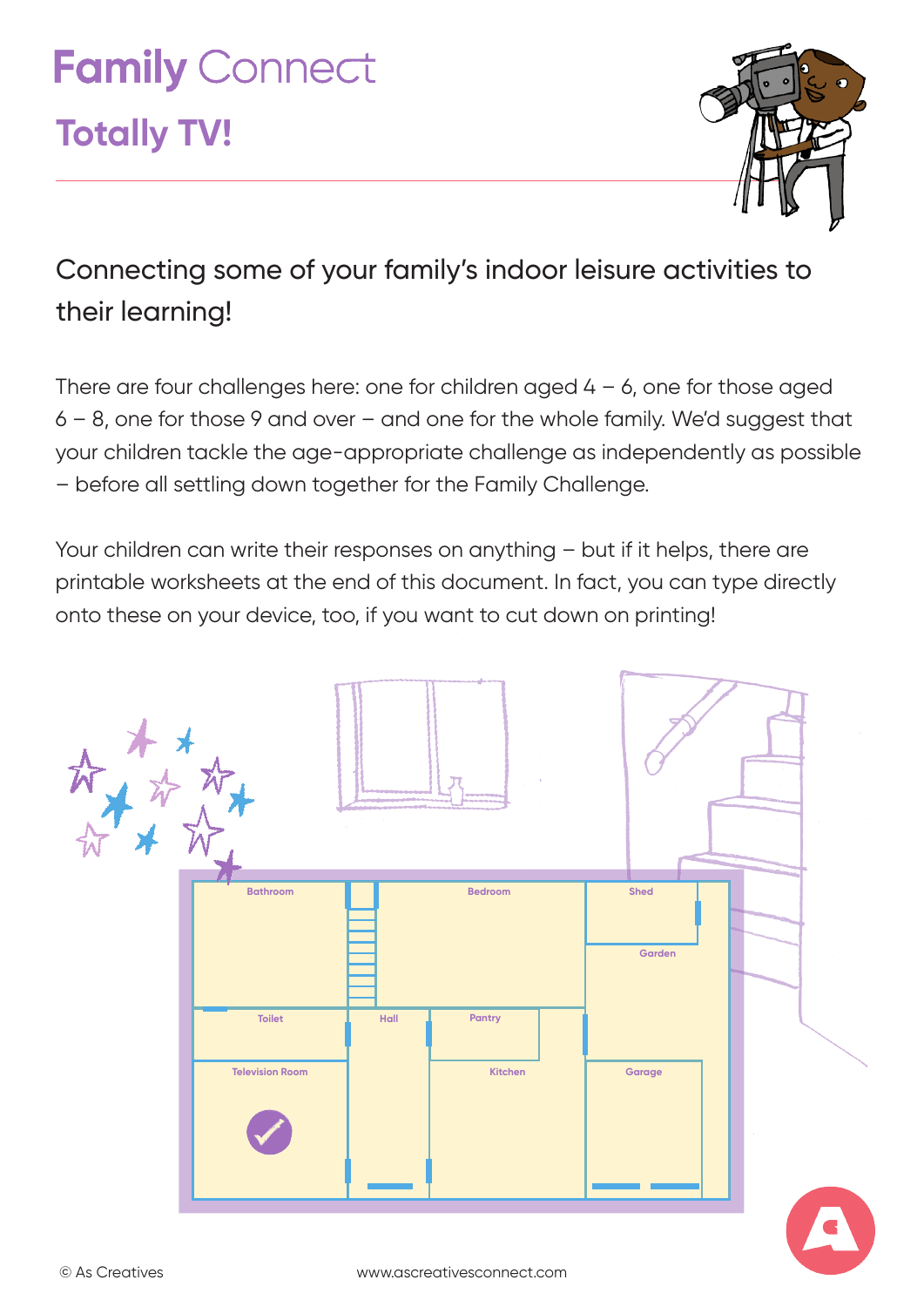



#### Challenge 1: Literacy

Ask your child/children to imagine that your carpet or rug is, in fact, a magic flying carpet that could take them anywhere in the world in seconds (if you don't have a carpet/rug, your sofa or an armchair will work just as well!). Explain that the challenge is to pick just the top four people or places they would like to visit - and to write these down.

#### Challenge 2: Maths

Ask your child/children to select one of their favourite picture books (one that you actually have in the house!). Look at it together – ask your child/children to tell you a bit about the story.

Agree an opposing pair of "positional" words – for example high and low … long and short … big and small. Explain that the challenge is to look through the pictures in the book to find an example of each – and write them down or represent them in images. Repeat the process until you have found examples of five pairs of words.

#### Challenge 3: Science

Talk about electricity – and ask your child/children to think of an object in the kitchen that runs on electricity. The challenge now is for them to close their eyes and think of (a) five objects in your TV room that run on electricity … and (b) exactly where in the room they are! Their responses should be recorded by another member of the family – before you work together to see how accurate they were.

*Note: this challenge provides a great opportunity for a family discussion on the role electricity usage plays in climate change!*

#### Challenge 4: Art

Look at some family photographs together – or, if you don't have any, talk about a recent family event. Ask your child/children to talk about how they and other people felt when the photo was being taken/at the family event – and how these feelings could be captured in a drawing/painting/collage. Then set them the challenge of creating the artwork!

*Note: we'd love to see the outcomes - so why not tweet them, using @AsCreatives and #FamilyConnect*

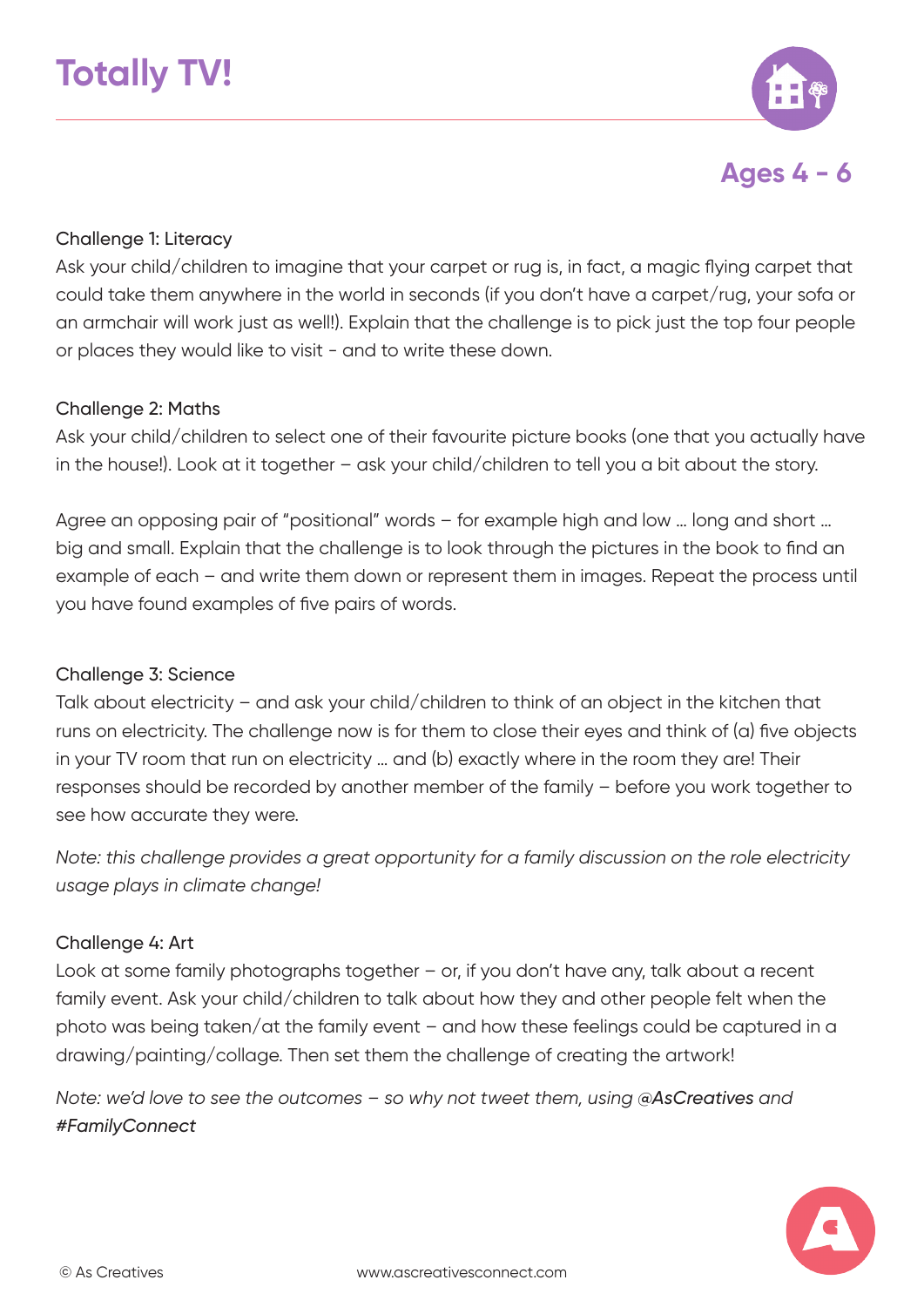

**Ages 6 - 8**

#### Challenge 1: Literacy

Ask your child/children to think about the television programmes they like, and to identify which is their favourite. Explain that the challenge is to write a letter to the creator of the show, to say "Thank You". Their first task will be to come up with four reasons why their programme is so good – and record these (the Answer Sheet might come in useful here). They can then use them to help "build" their letter.

#### Challenge 2: Maths

Ask your child/children to select one of their favourite books (one that you actually have in the house!). Look at it together – ask your child/children to tell you a bit about the story.

Explain that the challenge is to go through the book and find five examples of "maths". We're using the broadest definition of maths here - so examples might include use of time (including day/night), money, distance, speed, dimensions or sorting/categorisation, as well as shapes and numbers!). Your child/children should write their responses down – including page references.

*Note: this is a lovely way to support everyone in realising that "maths" is so much more than just numbers!*

#### Challenge 3: Science

Talk about electricity – and ask your child/children to identify five objects in your TV room that run on electricity. Explain that the challenge now is to arrange them in an order that represents how much electricity each one uses. Use an internet search engine to see how accurate (or not!) the answers are.

#### Challenge 4: Art

Ask your child/children to think of one member of the family (including themselves!) – and then think of five of that person's characteristics. Explain that the challenge now is to think of a way that these characteristics (not the person themselves) could be captured in a drawing/ painting/collage. Then set them the challenge of creating the artwork!

*Note: we'd love to see the outcomes - so why not tweet them, using @AsCreatives and #FamilyConnect*

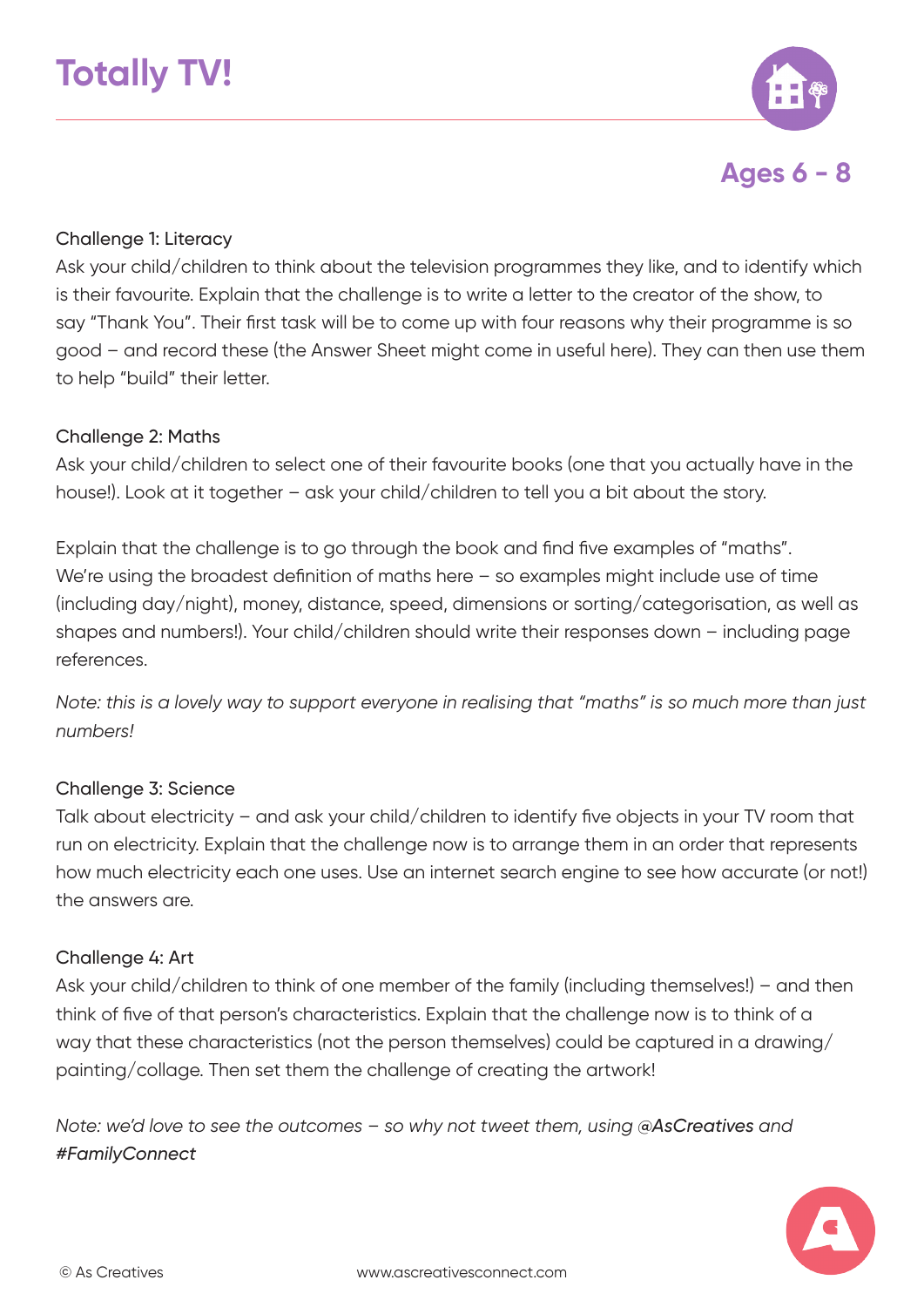

**Ages 9 and over**

#### Challenge 1: Literacy

Ask your child/children to select any object in your TV room. Explain that the challenge is to write an acrostic poem about it, where taking the first letter of each line, in order, spells out their chosen object.

#### Challenge 2: Maths

Ask your child/children to select one of their favourite books (one that you actually have in the house!). Look at it together – ask your child/children to tell you a bit about the story.

Explain that the challenge is to use the book to come up with five calculations for another member of the family to complete. Each calculation must use the book in a different way. For example … finding a page with a specific illustration on, finding another page with a specific illustration on – and subtracting one page number from the other … a calculation using the date of the author's birth and the date the book was first published … estimating the time lapse between two chapters/incidents. Your child/children should write their calculations down – and test them on somebody else!

#### Challenge 3: Science

Explain that the challenge is to think of five ways that the family could save energy – in your TV room – without going to extremes. Your child/children should write their ideas down. Discuss them as a family – will you actually do any of these?

#### Challenge 4: Art

Look out of the window with your child. What can you see? More importantly, what can you hear, even in the distance (the world is a bit of a quieter place at the moment - so you might have to listen carefully!)? Explain that the challenge now is to think of a way that these sounds could be captured in a drawing/painting/collage/sculpture. Then set them the challenge of creating the artwork!

*Note: we'd love to see the outcomes – so why not tweet them, using @AsCreatives and #FamilyConnect*

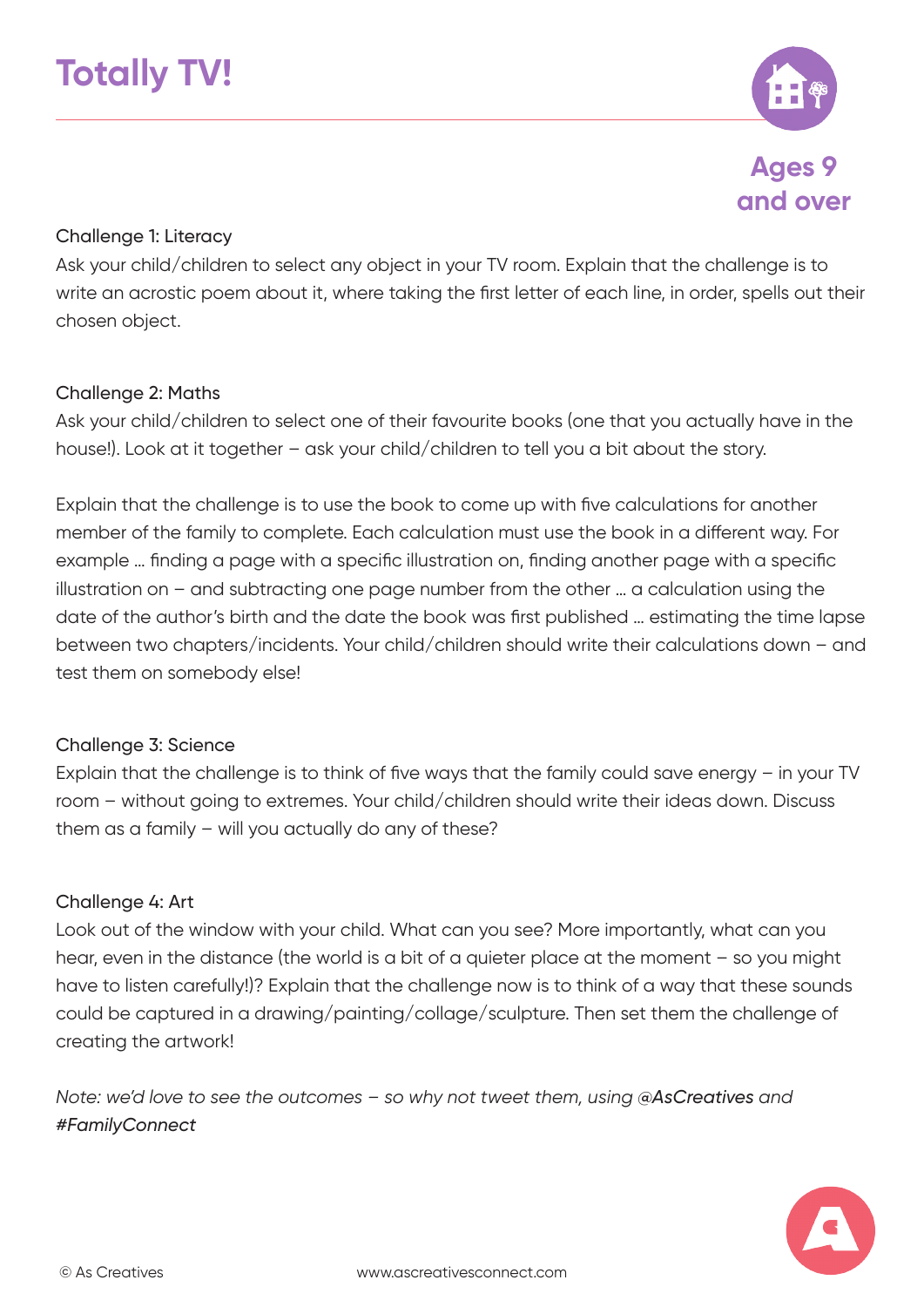

**Family Challenge**

#### Getting Started

Explain that each person (including you!) is to think of one film or TV programme that they would like to watch with the whole family (these should be films/programmes that you actually could watch, on whatever platform). Write these up on a large piece of paper.

#### **Maths**

Each family member now needs to find out exactly how long their nominated film/programme lasts – and when would be a good time in the day to watch it together. Share these – and add them to the piece of paper.

#### Science

You're going to have to burn off a few calories before settling down to your film/programme – so, as a family, agree on a five minute exercise routine that you can all do together. Remember that your routine should both stretch your muscles and exercise your heart and lungs! Agree on which member/s of the family will lead the routine.

#### Design Technology (1)

Work individually or in pairs to design a menu of snacks to accompany your nominated films/ programmes. These should all be things you either already have in stock or that can be made from things you have in stock - ingredients for these probably wouldn't count as "essential shopping"!

#### Literacy (1)

Settle down to put together a persuasive argument to entice people to your choice of film/ programmes. This might be a speech, an advert, a poster – or something completely different. Make sure you refer to your snack selections - these could be real selling points!

#### PSHE

Agree how you're going to decide on which of the films/programmes to watch, once all the persuasive presentations have been made. An open ballot (hands up)? A secret ballot (you'll need to make some ballot papers if this is your choice)? Can family members vote for their own nominations?